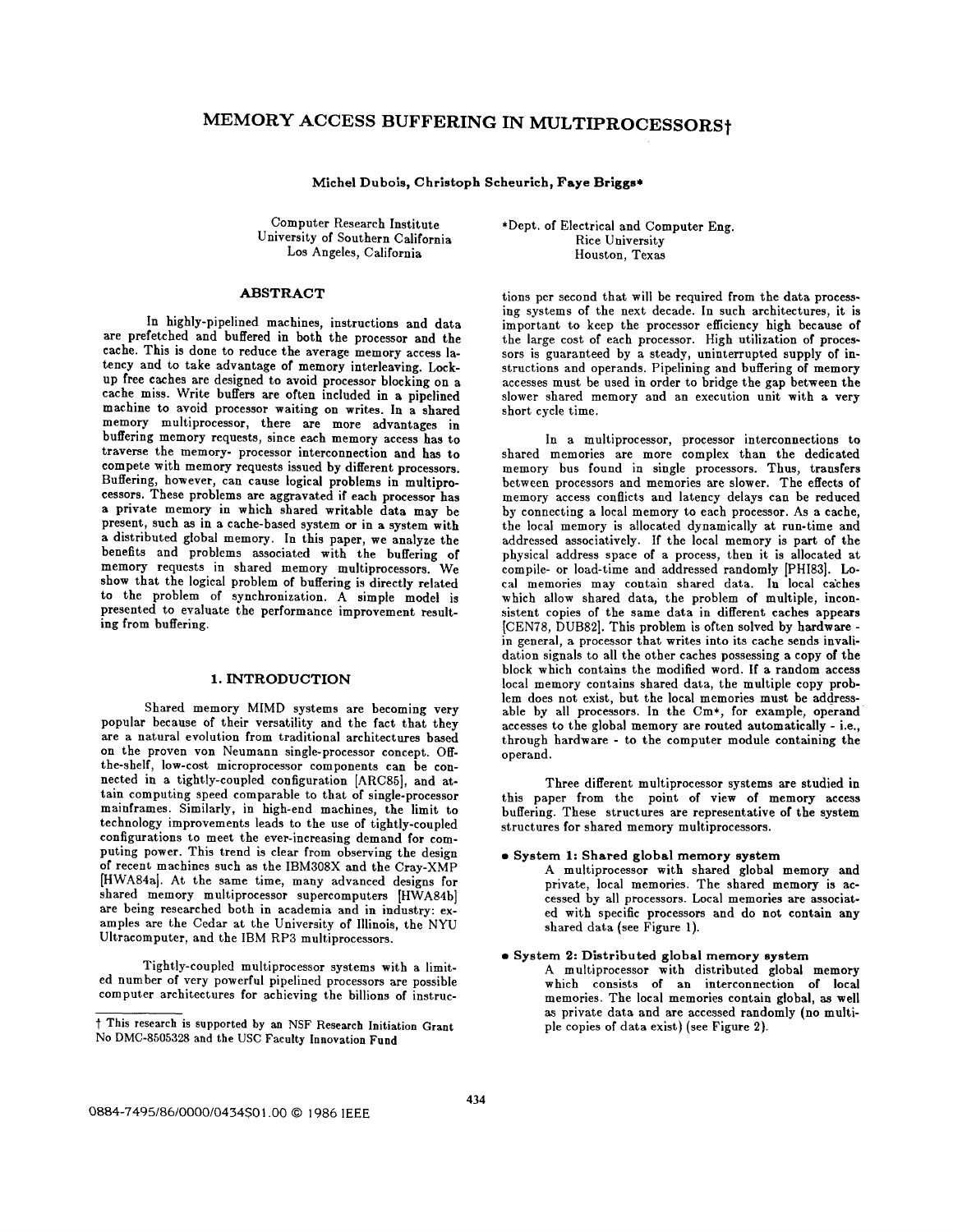#### **• System 3: Cache-based system**

A multiprocessor with shared global memory and private caches. The shared memory contains code and data, and the caches are accessed associatively. The caches may or may not contain shared data. We will consider only the cases of write-through and write-back caches (see Figure 3).



Figure 1: System with a shared global memory.



Figure 2a: System with distributed global memory. Remote accesses are buffered in PREFETCH/STORE buffers.



Figure 2b: System with distributed global memory. Remote accesses are buffered in a buffer independent of the PREFETCH/STORE buffers.

In these three systems, we will study the effects of buffering of memory requests on the coherence of the multiprocessor and on its performance. The buffering of memory accesses has been shown to improve the performance of pipelined processors in many studies. Buffers can be included in the processor, the cache, the interconnection or at the memory. The performance advantages of buffering stem from the improvement in the overall system throughput through the pipelining of execution and memory accesses.

In section 2, we review memory access buffering techniques. In a single processor system, the only logical problems limiting buffering are the dependencies between successive instructions. In a shared memory multiprocessor, logical problems also arise because of the concurrent environment. In section 3, these problems are reviewed and the notions of strong and weak coherence are introduced and discussed in the context of system 1. In section 4 and 5 possible buffering techniques are identified for systems 2 and 3 in the contexts of weak and strong coherence. Finally, in section 6, we propose extensions to the concepts and results presented in the paper.



Figure 3a: Cache-based system. Invalidations are buffered in the PREFETCH/STORE buffers.



Figure 3b: Cache-based system. Invalidations are buffered in independent INVALIDATION buffers.

## 2. MEMORY ACCESS BUFFERING TECHNIQUES

In high-end, general-purpose processors, the pipelining of instruction execution is common place. Extensive prefetching and buffering of memory accesses are implemented in pipelined computers. Prefetching anticipates data LOADs by the execution unit by early fetching and decoding of future instructions; moreover, buffering STOREs reduces a processor's idle time when waiting for an acknowledgement after a STORE operation.

Prefetching of instructions is one of the most common examples and is very effective because of the predictability of instruction sequencing. Operands are also prefetched in high-end machines. Often, an instruction can be decoded, its operand addresses computed, and the accesses to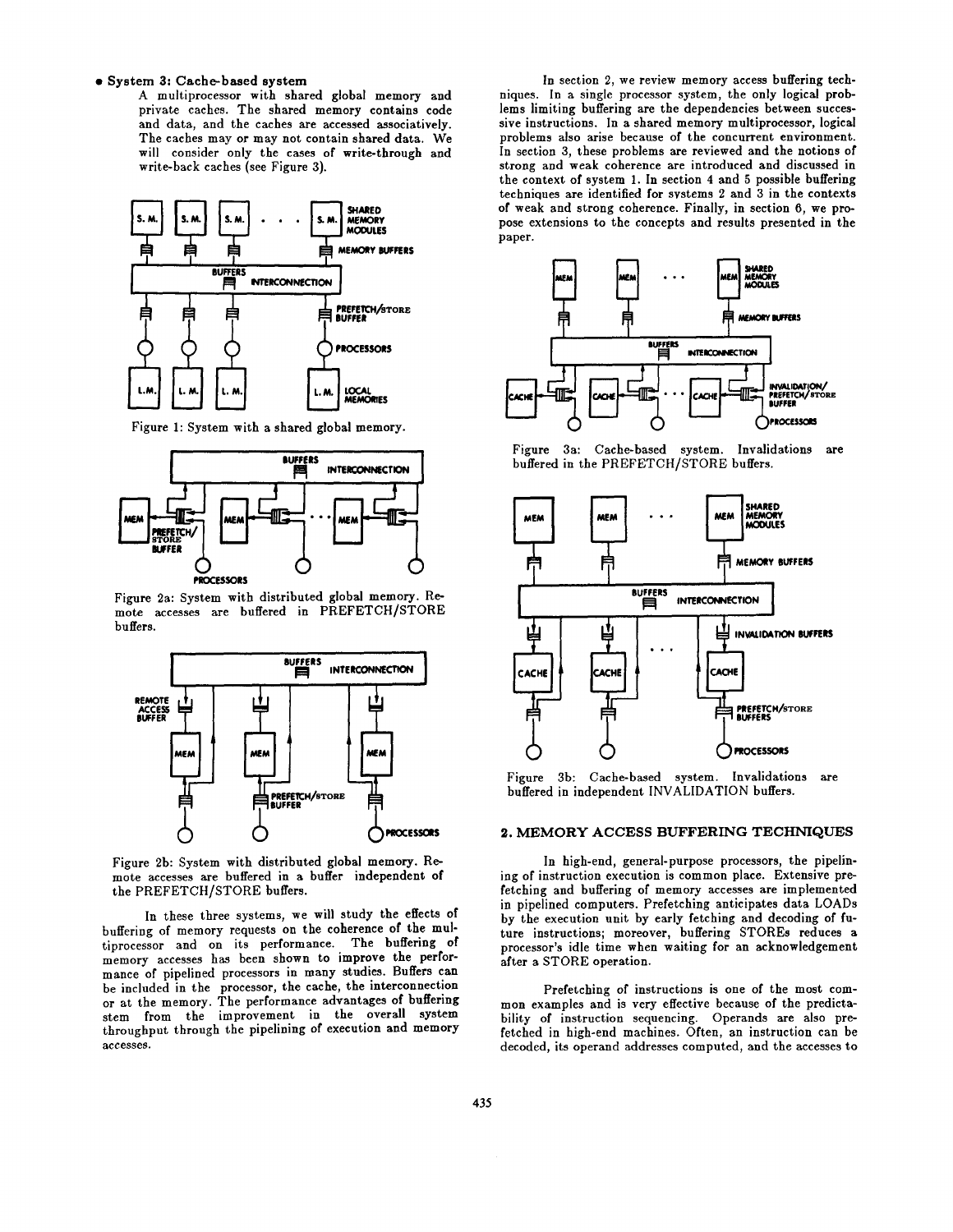memory initiated, long before the instruction is actually executed. Several operand fetches may be in progress at any time. Ideally, by the time the instruction enters the execution unit, all of its memory operands will have been fetched.

A scheme supporting operand prefetching is implemented in the IBM3033, by the operand registers [KOG81]. Up to six operand prefetehes may be in progress at any time. The instruction decode unit initiates the prefetch by storing the effective address in one of six operand address registers. The memory requests are tagged so that, when the data arrives in the processor, it is stored in the corresponding operand data register, packaged with the execution unit. A similar procedure is implemented for the STOREs. STOREs to memory occur later in the pipeline, when the execution of an instruction is completed. Usually, STOREs can be completed in one pipeline cycle, by simply writing data and addresses in an operand STORE buffer. Up to four STOREs can be buffered in the IBM3033 machine. STORE buffers are particularly appealing because the processor does not need to wait for the return of information from memory, contrary to the LOAD of an operand. As a result, LOADs are more critical for performance and are often given higher priority over STORE requests.

To support a processor with extensive operand buffering, a cache is usually pipelined and may be Iockupfree [KRO81]. A Iockup-free cache does not block (or lock up) the processor on a miss. Rather, it records the status of the memory request causing the miss and keeps accepting requests from the processor. When the cache locks up the processor, the processor must stop issuing memory requests. If the cache locks up memory accesses on each miss **and**  resolves one miss at a time, the prefetching mechanism of the processor will not be effective. Since memory interleaving across cache blocks [BRI83] can speedup the resolution of several concurrent misses, Iockup free caches may significantly decrease the average miss penalty. In [KROS1], a lockup-free cache is described in which several misses **can**  be buffered in the cache and can be resolved concurrently by the cache controller.

In a multiprocessor system, memory accesses can be buffered in the processor, in the interconnection network, and at the shared memory. Buffering at the shared memory has been analyzed in [BRI79]. In some designs, several paths may be possible between a processor and a memory module [CHI84]. If invalidations or STOREs have to modify an entry in a local memory of another processor, these updates may be buffered in the destination processor node and they may have lower priority than the accesses issued by the processor directly connected to the local memory. A good example is the BIAS filter in the IBM3033 to store invalidation signals coming from other caches [SM182]. Unless they are buffered, the accesses coming from other processors will reduce the bandwidth between the processor and its local memory.

Buffering instruction fetches is safe for a pipelined machine in a multiprocessor if it can be assumed that instructions are not. modifiable, We will not discuss instruction fetches any further. The following sections address more specifically the problems associated with operand fetching and storing.

Another trivial case in which buffering is not a problem is throughput-oriented multiprocessor systems, in which the processors execute completely independent processes. In this case, there is no constraint imposed on buffering because of the multiprocessor environment. The discussion in this paper applies to multiprocessor systems in which several processes sharing data can be scheduled on different processors at the same time. This is the case for multitasked systems and for some multiprocessor operating systems.

*Buffer management* refers to the order in which multiple buffered requests are treated. In most cases, the requests are treated in a strict FIFO order (First-ln-First-Out). In some cases requests may be allowed to pass each other in the buffer. This is referred to as *jockeying.* Jockeying is often permitted between memory requests for different memory words, hut is not permitted between requests destined to the same memory word. Jockeying with this restriction is called *restricted jockeying* in the rest of the paper.

#### 3. SEQUENTIAL CONSISTENCY AND COHERENCE IN MULTIPROCESSORS

A simple uniprocessor generally executes instructions one at a time, in the order specified by the program. If the processor is pipelined however, then several consecutive instructions may be executed concurrently or even out of their intended order. This is allowable in uniprocessors, provided hardware mechanisms (interlocks) exist to check data and control dependencies between instructions to be executed concurrently [KOG81]. This checking is local to the processor and can be done efficiently.

If processors are part of a multiprocessor which executes a concurrent program, then such local dependency checking is still necessary but not sufficient to preserve the correct outcome of a concurrent execution. Since data are shared and interrupts can be sent between processors, processes running on different processors may affect the outcome of each other. Enforcing data dependencies between processors which are physically distant is not as efficient as enforcing them in a single processor.

A strong requirement for the functional behavior of a multiprocessor system is *aequential consistency*. Lamport [LAM79] defines sequential consistency as follows.

#### **Definition 3.1: Sequential consistency**

"[A system is sequentially consistent if] the result of any execution is the same as if the operations of all the processors were executed in some sequential order, and the operations of each individual processor appear in this sequence in the order specified by its program."

The definition above applies to systems where complete statements are not considered atomic. Atomicity is limited to LOADs and STOREs. For example, in a statement such as  $C \leftarrow A + B$ , where A, B, and C are in memory, events from different processors may be interleaved between the LOADs of A and B and the STORE of C. There is an implicit ordering of events, e.g., A is first fetched then B is fetched, then C is stored.

The only way that two concurrent processes can affect each other's execution is through the sharing of data and the sending of interproeessor interrupt signals. Take for example the multitasked program of Figure 4a. In this program, two processes synchronize to access a critical section through shared variables A and B. We define a *legal interleaving* of memory accesses an interleaving such that the references from each process appear in program order. The

 $\alpha$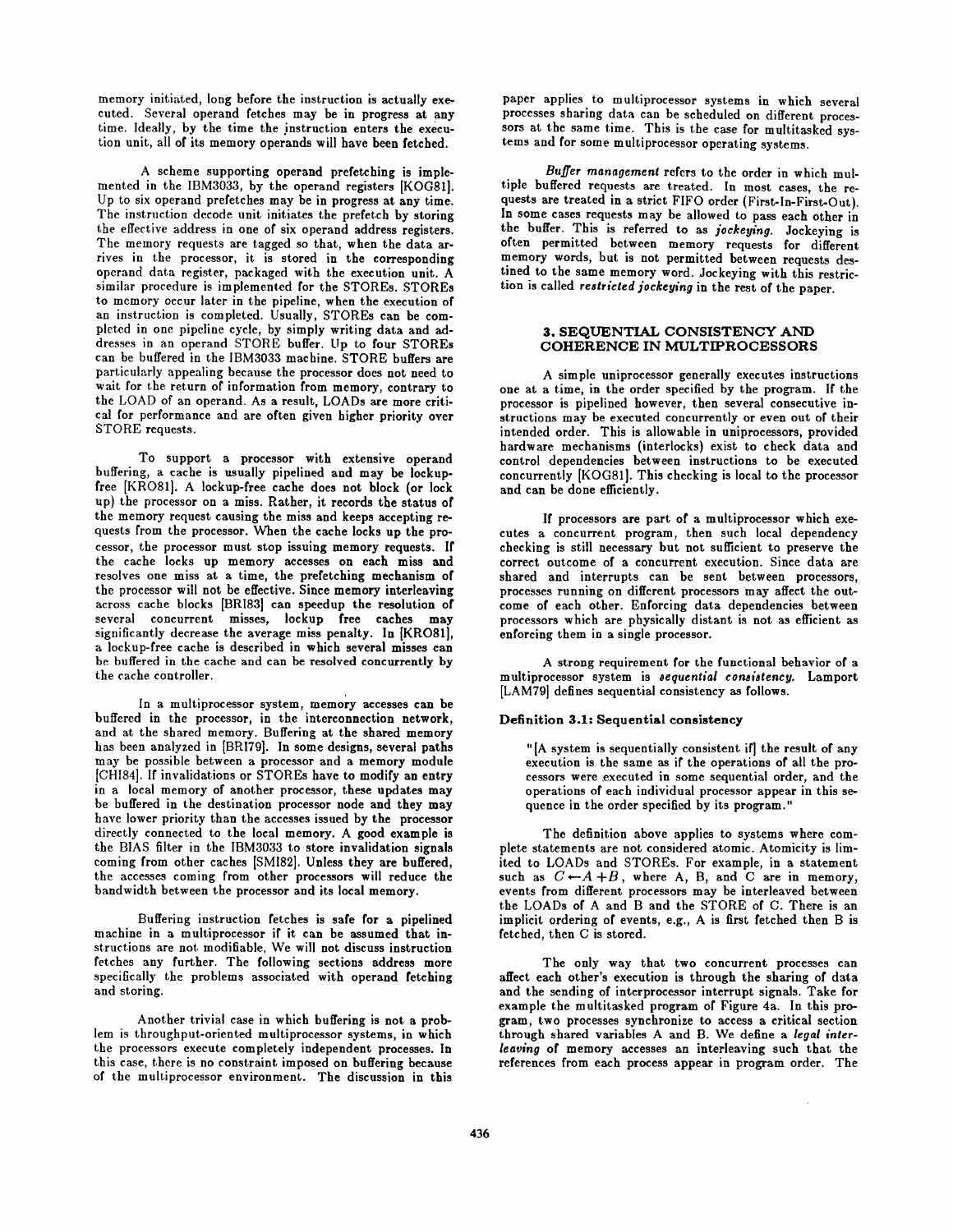

Figure 4a: Synchronization protocol using two shared variables A and B.

legal interleavings of executions of events on shared variables A and B in program 4a are displayed in Figure 4b. All 6 legal interleavings of the first two statements of each program are possible. In some cases legal interleavings may be impossible because they correspond to the sequences that the programmer wants to avoid. Some of the possible interleavings result in deadlocked sequences. Note that, in Figure 4a, if processor 1 is allowed to prefetch B before setting A to 1, and if processor 2 is allowed to prefetch A before setting B to 1, an illegal interleaving may result in which both processors enter the critical section at the same time. The interleaving is illegal because the events on shared data in the two processors do not appear in their intended logical order in the interleaving.

| Legal Interleavings:              | Result:                |  |
|-----------------------------------|------------------------|--|
| $SL(A) - SL1(B) - 52(B) - 5L2(B)$ | Processor 1 enters CS. |  |
| $S2(B) - SL2(A) - S1(A) - SL1(B)$ | Processor 2 enters CS. |  |
| $S1(A) - S2(B) - SL1(A) - SL2(B)$ | Deadlock.              |  |
| $S1(A)$ ->S2(B) ->L2(B) ->L1(A)   | Deadlock.              |  |
| $S2(B) - S1(A) - SL1(A) - SL2(B)$ | Deadlock.              |  |
| S2 (B) ->S1 (A) ->L2 (B) ->L1 (a) | Deadlock.              |  |

Figure 4b: Legal Interleavings of STORE and LOAD events.

Since the user considers only legal interleavings when a program is written, a sequentially consistent multiprocessor must only allow legal interleavings of events. The only data dependencies to resolve between two different processes are on *shared data* (we ignore interrupts). The coherence enforced on shared data by the memory system is therefore very relevant to this study. Censier and Feautrier define a coherent memory scheme as follows [CEN78].

#### **Definition 3.2: Memory system coherence**

"A memory scheme is coherent if the value returned **on**  a LOAD instruction is always the value given by the latest STORE instruction with the same address."

In an environment where STOREs can be buffered in a STORE buffer associated with each processor, the notion of *latest value* is vague. It is not clear whether "latest STORE" refers to the execution of the STORE by a processor, or to the update of memory. In order to refine the definition of memory system coherence, we differentiate between *initist. ing, issuing* and *performing* a memory access.

#### **Definition 3.3: Memory request initiating, issuing, and performing**

A request is *initiated* when a processor has sent the request and the completion of the request is out of its control. An initiated request is *issued* when it has left the processor environment\* and is in transit in the memory system. A LOAD by processor I is considered *performed*  with respect to processor K at a point in time when the issuing of a STORE to the same address by processor K cannot affect the value returned to processor I. A STORE by processor I is considered *performed* with respect to processor K, at a point in time when an issued LOAD to the same address by processor K returns the value defined by the STORE.<sup>†</sup> An access by processor I is *performed* when it is performed with respect to all processors.

Because of dependencies within each instruction stream, the definition implies that an access by processor K is performed with respect to processor K as soon as it is initiated.

For example, in system 1 (Figure 1), operand prefetching is implemented through a prefeteh buffer at the processor. The processor *initiates* the operand prefetch by placing the address in that buffer. Then the buffer controller is*sues* the operand fetch to the shared interconnection and memory. The request transits in the interconnection and it is *performed* when it is latched in a buffer associated with the memory, provided this buffer is FIFO (restricted jockeying is allowed in the memory buffer). The situation is similar for a STORE request. The processor *initiates* the STORE by placing the request in a STORE buffer at the processor. Later on, the STORE buffer controller *issues* the STORE request to the interconnection. The request is then in transit in the interconnection. It will he *performed as* soon as'it is latched in the FIFO buffer associated with the destination memory.

We want to emphasize at this point the basic difference, in general, between *issuing* and *performing a*  memory access. A memory STORE cannot affect *any* other process before it is issued (and similarly, a memory LOAD cannot be affected by *any* other process until it is issued). When the STORE is *issued but not performed,* it *may* affect the issuing of a LOAD of the same data by any processor; at the time when the STORE is *performed* it *is certain* that it will affect the issuing of a LOAD on the same data by another processor.t The distinction between *issued* and *performed*  is important for the analysis of cache-based systems and systems with recombining intereonnection networks such as the network proposed for the NYU Ultracomputer [HWA84b].

From definition 3.3, it is clear that definition 3.2 of memory system coherence refers to *performed* STOREs. Collier [COL84, COL85] has extensively studied the problems of coherence and event ordering in a multiprocessor system where each processor has its own copy of the global memory. He proves that a sufficient and (for all practical purposes) a necessary condition for sequential consistency is that all processors must "observe" STORE events in the same order. However, Collier does not consider operand prefetching. In the following definition, it is considered that a STORE on a

<sup>\*</sup> The processor environment includes the CPU and local **buffers.** 

Naturally, the issued LOAD is only affected **by the** particular STORE, if it is performed before a subsequent STORE is performed at the same address.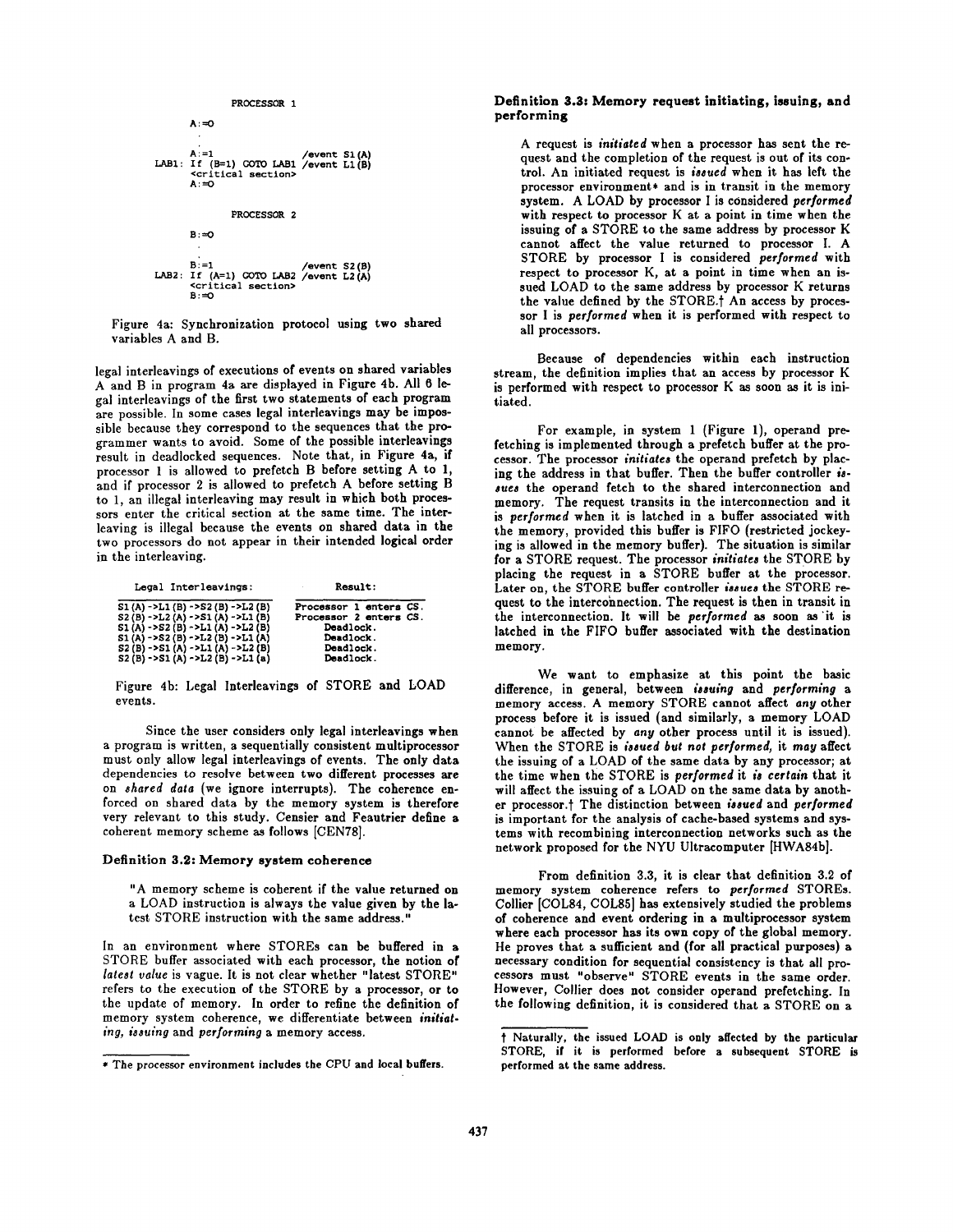variable is *observed* by a processor at the time when the processor performs a LOAD on that variable which returns the value defined by the STORE.

#### Definition 3.4: Strong ordering of **storage accesses**

In a multiprocessor system, storage accesses are *strongly ordered* if

1) accesses to global data by any one processor are initiated, issued and performed in program order, and if

2) at the time when a STORE on global data by processor I is observed by processor K, all accesses to global data performed with respect to I before the issuing of the STOREff must be performed with respect to K.

It follows from logical considerations on the timing of events in a multiprocessor [LAM79], that a coherent system with strong ordering of events is sequentially consistent. Condition (1) constrains the ordering of accesses on global data to be in program order. The only way that a processor I can affect another processor K is by I modifying a global variable, X, and by K subsequently reading the value. Condition (2) guarantees that all global accesses issued and observed by l before the issuance of the STORE request "happened before" all global accesses issued and observed by K after the LOAD request is performed [LAM79].

Condition (1) is necessary as demonstrated by the example in Figure 4. Condition (2) is essential if there are more than two processors in the multiprocessor, as the following example demonstrates. Refer to Figure 5a and b. In the following,  $Si(X)$  and  $Li(X)$  represent global accesses "STORE by processor i in X" and "LOAD of X by processor i, respectively. If L2(A) reads the value produced by SI(A), and if L3(B) returns the value produced by S2(B), then L3(A) must also read the value produced by statement  $SI(A)$ . However, if, for some reason, event  $SI(A)$  takes much more time to propagate to processor P2 than it does to pro- ¢essor P3, then there may be enough time (depending on conflicts and distances) for P2 to perform event L2(A), then S2(B), and for P3 to perform L3(B) before SI(A) has been performed. This may result in P3 performing L3(A) on the value of A previous to SI(A), and in an illegal interleaving of events. Note that the problem comes from the fact that SI(A) was performed with respect to P2 when P2 initiated S2(B); it should therefore be performed with respect to P3 when L3(B) is performed. Of course, the possibility of such an occurrence depends greatly on actual machine timing, but this example shows how difficult it is to design cache-based systems and systems with recombining interconnection network in which events arc strongly ordered.

|       | Processor 1 Processor 2 Processor 3 |                |
|-------|-------------------------------------|----------------|
|       |                                     |                |
| S1(A) | L2(A)<br>S2(B)                      | L3(B)<br>L3(A) |
|       |                                     | $\bullet$      |
|       |                                     |                |

Figure 5a: Three processes sharing variables A and B.

The complexity of definition 3.4 comes mainly from the fact that STOREs can be observed at different times by different processors before they are performed. If STOREs can only be observed once they are performed, then condi-

tion (1) is sufficient. In this case the STOREs are "atomic" and therefore, as soon as a global access is performed with respect to any processor K, it is performed with respect to all processors. System 1 behaves in this manner and we now examine the requirements imposed by strong ordering on the design of system 1.



Figure 5b: Possible outcome of concurrent execution of programs in Figure 5a.

## **Example: Strong ordering of events in system 1**

This system has been analyzed by Lamport [LAM79]. We first look at the requirements to satisfy condition (1) of definition 3.4. If the delay through the network is constant or bounded for all requests (a rare case in practice because of conflicts), or if there is only one path from processors to memories (e.g., in single bus systems) then successive requests can be issued in program order without waiting for acknowledgements from the memory. In general, however, because of conflicts, the only way that a processor can ensure that its global data requests are performed in program order is to issue the requests one at a time and to wait for an acknowledgement after each request. Since the STOREs are atomic, condition (1) is sufficient. The following are the rules for enforcing strong ordering of events in system 1.

1) Global memory accesses can only be performed at the memory.

2) Individual processors initiate global data accesses in program order. These accesses (both for LOADs and STOREs) are buffered in the same local buffer associated with the processor. Therefore, the STORE and PRE-FETCH buffers of a pipelined machine must be logically unique. The combined buffer is managed by a strict FIFO policy. Internal forwarding [KOG81] (i.e., bypassing the memory) in a processor is restricted by condition (1).

3) The controller of the combined PREFETCH/STORE buffer issues and performs the memory accesses one-byone, in the FIFO order of the buffer.

The first requirement precludes recombining interconnection networks, in which a LOAD request "colliding" with a STORE request for the same data in a switch box is combined so that the STORE is sent to memory and the LOAD returns the value defined by the STORE. In such a system,

<sup>&</sup>lt;sup>†</sup>† It is assumed here that the value to STORE is known at the time of issuance. In [LAM79], it is considered that the value could be defined after the STORE has been performed.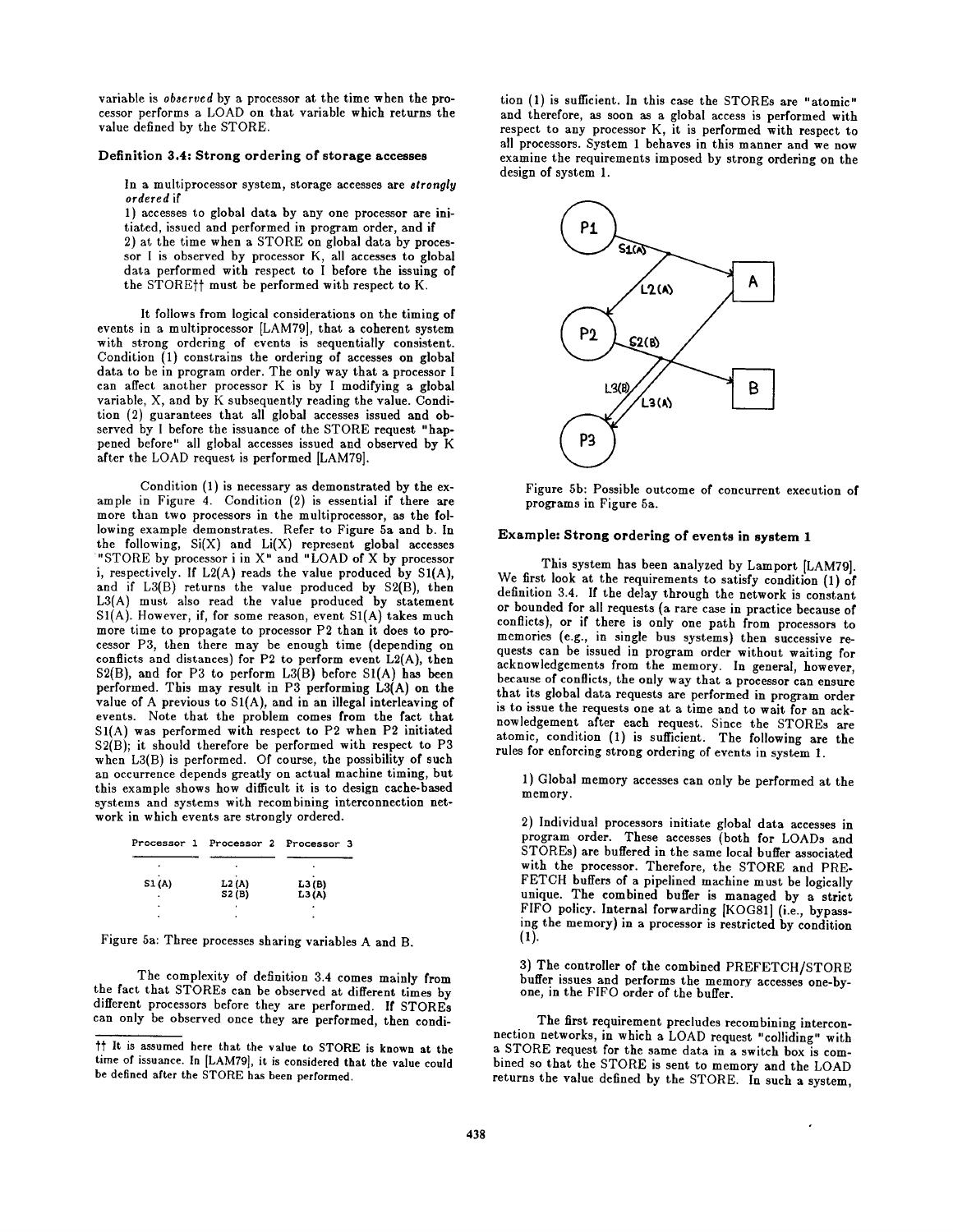guaranteeing condition (2) and avoiding the problem described in Figure 5 is difficult in general.

To maintain strong ordering, dependencies on *every*  data access to shared memory have to be checked. However, most of these data are not *synchronizing variables,* i.e., shared variables used to control the concurrency between several processes (such as variables A and B in Figure 4). In multitasked programs such variables are used to synchronize processes and to maintain the integrity of shared modifiable data structures or variables.

We can identify several sources of inefficiencies in the strong ordering algorithm given above. First, restricted jockeying should be allowed in the PREFETCH/STORE buffer associated with the processor: a processor does not need the result of STORE references, but LOAD references are particularly critical because of local dependencies in the pipeline. Therefore, performance can be improved if LOADs are allowed to pass STOREs in the combined PREFETCH/STORE buffer (provided the LOAD and the STORE are not for the same address). If the intereonnection network is complex and packet-switched, performance is also improved if the controller of the PREFETCH/STORE buffer does not have to wait until each shared memory access is performed before issuing the next memory access, and can empty the buffer at the faster issue rate, rather than the perform rate. Also, to speed-up the CPU, the PREFETCH and the STORE buffers can be separate altogether. The policy in which shared memory accesses can be issued optimally is called *weak ordering of events* and is introduced and defined below.

In a system with a weak ordering of events, two types of shared variables are distinguished: first the shared operands appearing in algorithms whose value does not control the concurrent execution; and second synchronizing variables which protect the access to shared writable operands or implement synchronization between different processes. If a shared variable is modified by one process and appears in other processes and, if the access to the variable must be protected, then it is the responsibility of the programmer to ensure mutual exclusion for each access to the variable by using high-level language constructs such as critical sections [AND83]. Critical sections are in turn implemented by basic synchronization primitives such as locks. It is assumed that, at run time, the system can distinguish between accesses to synchronizing variables and to other shared variables. Synchronizing variables can be distinguished by the type of instruction (TEST\_AND\_SET, COMPARE\_AND\_SWAP, RESET, FETCH\_AND\_EXECUTE, or special LOAD and STORE instructions, for example).

#### **Definition 3.5: Weak ordering of events**

In a multiprocessor system, storage accesses are *weakly ordered* if

1) accesses to global synchronizing variables are strongly ordered and if

2) no access to a synchronizing variable is issued in a processor before all previous global data accesses have been performed and if

3) no access to global data is issued by a processor before a previous access to a synchronizing variable has been performed.

The dependency conditions on shared variables are weaker in such a system, because they are only limited to hardware-recognized synchronizing variables. Between operations on such variables, no assumption can be made by the programmer of a process on the order in which STOREs are propagated and observed. The order of successive STOREs by a processor, to the same address, is however respected. Buffering and restricted jockeying are allowed in all buffers, except for operations on hardware-recognized synchronizing variables.

In order that the program of Figure 4 executes correctly in a system with a weakly ordering of events, variables A and B must have been declared as synchronizing variables. Special LOAD and STORE instructions may therefore be generated by the compiler for such variables. It is interesting, that in the concurrent language ADA lAND83], such synchronizing variables may be specified in a pragma (i.e., an advice to the compiler). This provision was most probably included to prevent harmful optimizations by the compiler for such variables.

A weakly ordered system is not sequentially consistent. If the compiler is capable of detecting shared variables used for synchronization (such as A or B in Figure 4), it could generate special LOAD and STORE cycles for such variables. We feel that such detection may however be difficult without an explicit declaration from the programmer.

#### **Simple performance analysis of buffering in system 1**

A schematic representation of a shared memory multiprocessor system is given in Figure 6. Processors execute locally until an access to shared memory has to he performed. An access request traverses the processor/memory intereonneetion, and is serviced by the appropriate bank of the shared, interleaved memory. The state of each processor alternates between compute and wait phases. A processor "computes" while it accesses local data. On a reference to shared data, it may have to wait while the shared data is not available. Let  $t_p$  be the average duration of the compute phase between two successive data accesses to shared memory in one of the  $P$  processors. If  $p_{\star}$  is the probability that an instruction contains an access to shared data and  $I_{\epsilon n}$  is the MIPS rate of a processor when all accesses are local (single processor configuration), then  $t_p = 1/(I_{e,p}, p_e).$ The interconnection is characterized by  $t_{isque}$  and  $t_{perf}$ , the minimum times to issue and to perform a request respectively. There are  $M$  memory modules, which are all accessed with equal probability, and the access time of a memory bank is  $T_m$ . We will assume that the memory is sufficiently interleaved, so that it is never a bottleneck. For example, M can be large enough, so that  $P/t_n < M/T_m$ . We also neglect all dependencies in the CPU and conflicts to access shared memory (i.e., the memory system has enough bandwidth.). The following results show the relative effect of the two buffering strategies. Let  $t_{inref}$  be the average interreference time between two consecutive accesses to shared variables by the same processor, i.e., it is the total duration of the compute and the wait phases between two accesses to shared memory; we have:

$$
t_{inref} \geq t_p + t_{perf\ orm} + T_m
$$
 (no buffering at the processor),

$$
t_{\text{inref}} \geq MAX \left[ t_p, t_{\text{perf or } m} \right] \text{ (buffering with strong ordering), or}
$$

$$
t_{\text{inref}} \geq MAX \Big[ t_p \,, t_{\text{isque}} \Big] \text{ (buffering with weak ordering).}
$$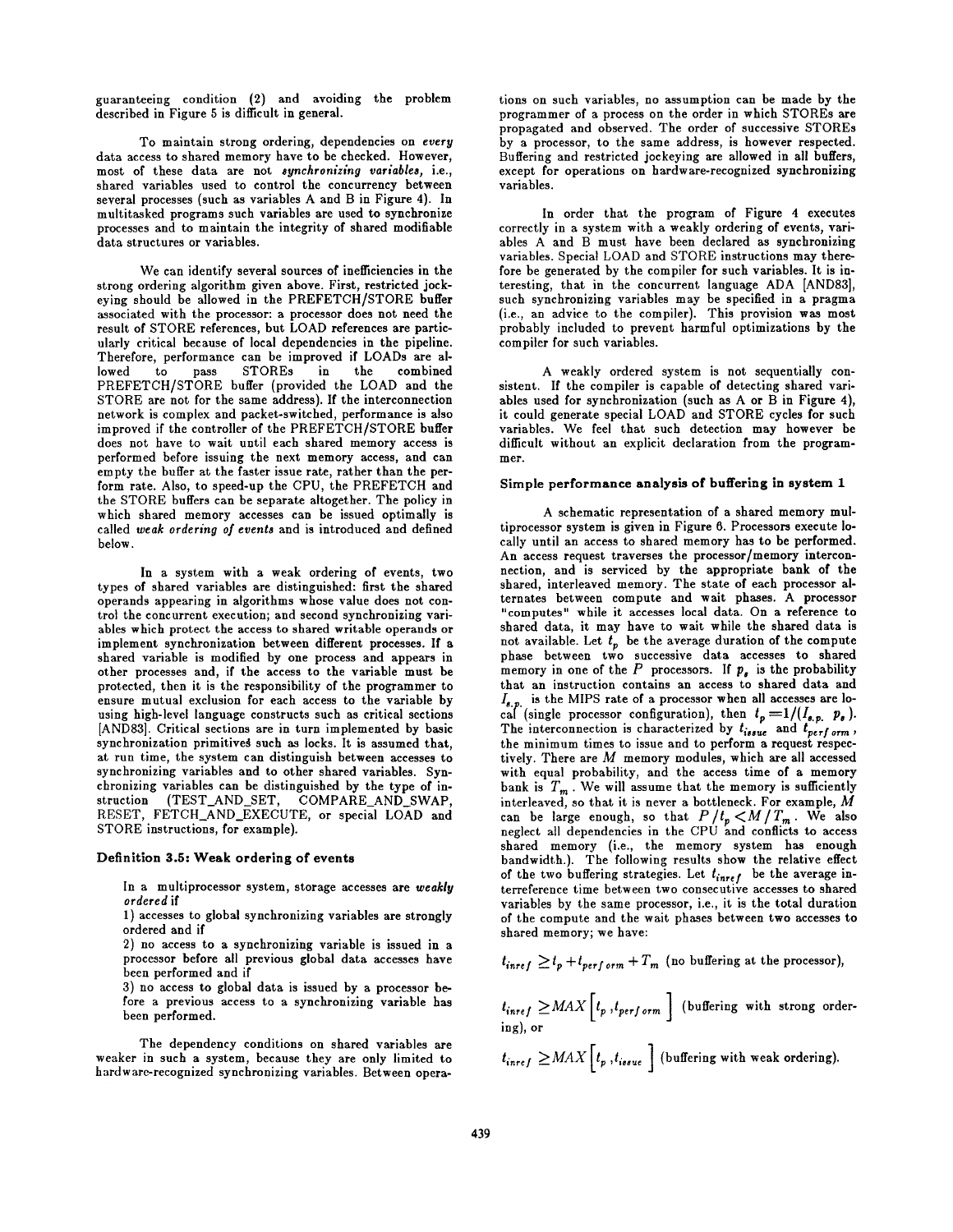In the first equation  $T_m$  may be equal to zero if buffers are implemented at the memory. In the second and third results, we have assumed buffering at the memory. The first inequality results from the fact that, in a non-buffered system, the processor is blocked every time it performs a shared memory access. In the second or third cases, the processor and the buffer controller form a pipeline with average segment times of  $t_p$  and  $t_{perf,orm}$ , or  $t_p$  and  $t_{isque}$ , respective-<br>ly. The throughput of this pipeline is determined by the bottleneck segment.



Figure 6: Schematic representation of a multiprocessor system and its shared memory.

The efficiency of the multiprocessor system denoted  $E$  is the ratio of the MIPS rates of a processor in the tightly-coupled  $(I_{t.c.})$  and in the single processor  $(I_{s.p.})$ configurations.

$$
E = (I_{t,c.} / I_{s.p.}) = (t_p / t_{inref}).
$$

From the above formulas, we can see that the effectiveness of buffering shared data accesses depends on the relative values of  $t_p$  and  $t_{isque}$  or of  $t_p$  and  $t_{perform}$ . Note that the value of  $t_n$  depends both on the MIPS rate of the processor as a single processor, and on the probability that an instruction references data in shared memory. In Figure 7 the multiprocessor efficiencies in the cases of no buffering at the processor and of buffering with strong ordering are compared as a function of *t<sub>perform</sub>* /*t<sub>p</sub>*. Buffering is more attractive for<br>highly-pipelined machines, and for cases where the access rate to shared memory is high. In Figure 8, we have assumed that  $t_{new} \leq t_p$  and the multiprocessor efficiency of buffered systems with weak and strong ordering are compared as



Figure 7: Comparison of systems without buffering (dashed line) and with buffering and strong ordering {solid line).



Figure 8: Comparison of buffering with strong and weak ordering  $(t_{isque} < t_p)$ .

 $t_{\text{post,orm}}/t_p$  increases. This would be the case if the number of processors increases and the interconnection network is packet-switched; so that the delay through the network increases, but the time to issue remains the same. It appears from the simplified model that weak ordering in buffered system is only effective for systems where  $t_p < t_{perform}$ . While the simple models give indications, they must be interpreted with caution since many effects have not been taken into account (conflicts, dependencies, finite buffer length, synchronization, jockeying in buffers...) A more extensive model would be justified, but it is beyond the scope of this paper.

# 4. MULTIPROCESSORS WITH DISTRIBUTED GLOBAL MEMORY

In the architecture of system 2, each processor has a local memory. Private and shared data can be placed in that local memory. Each memory is accessible by all processors. We assume that, at the hardware level, the distinction between global and private data cannot be made. Logically, this system is equivalent to system 1 with no private memory, but the shared memory access time is not uniform; it depends on whether the access is local or remote. In system 2, all STOREs are atomic. Condition (1) of definition 3.4 is therefore sufficient for strong ordering and sequential consistency.

A well-known example of system 2 is the Cm\*, built at Carnegie-Mellon University. In the Cm\*, a STORE or a LOAD cycle must be fully acknowledged before the processor can proceed with its execution. The access times of references in the local memory, in the memory of a processor of the same duster, or in a memory of a remote cluster are 3, 9 and 26 microseconds, respectively. During that time a processor is blocked. Since all accesses are acknowledged, and since the LSI-11s (the processors used in the Cm\*) are nonpipelined and remain blocked during each access, the Cm\* is strongly ordered. If buffering is implemented at the processor, then strong or weak coherence are possible alternatives.

In Figure 2, two organizations of the buffers are presented. In the first case {Figure 2a), the remote accesses are buffered at the destination in the same buffer as the local accesses of the destination processor. As in system 1, the buffer management is strictly FIFO. A remote memory access is issued in this case when it is sent to the interconnection network. A local access is issued and performed as soon as it is placed in the local buffer. A remote access is per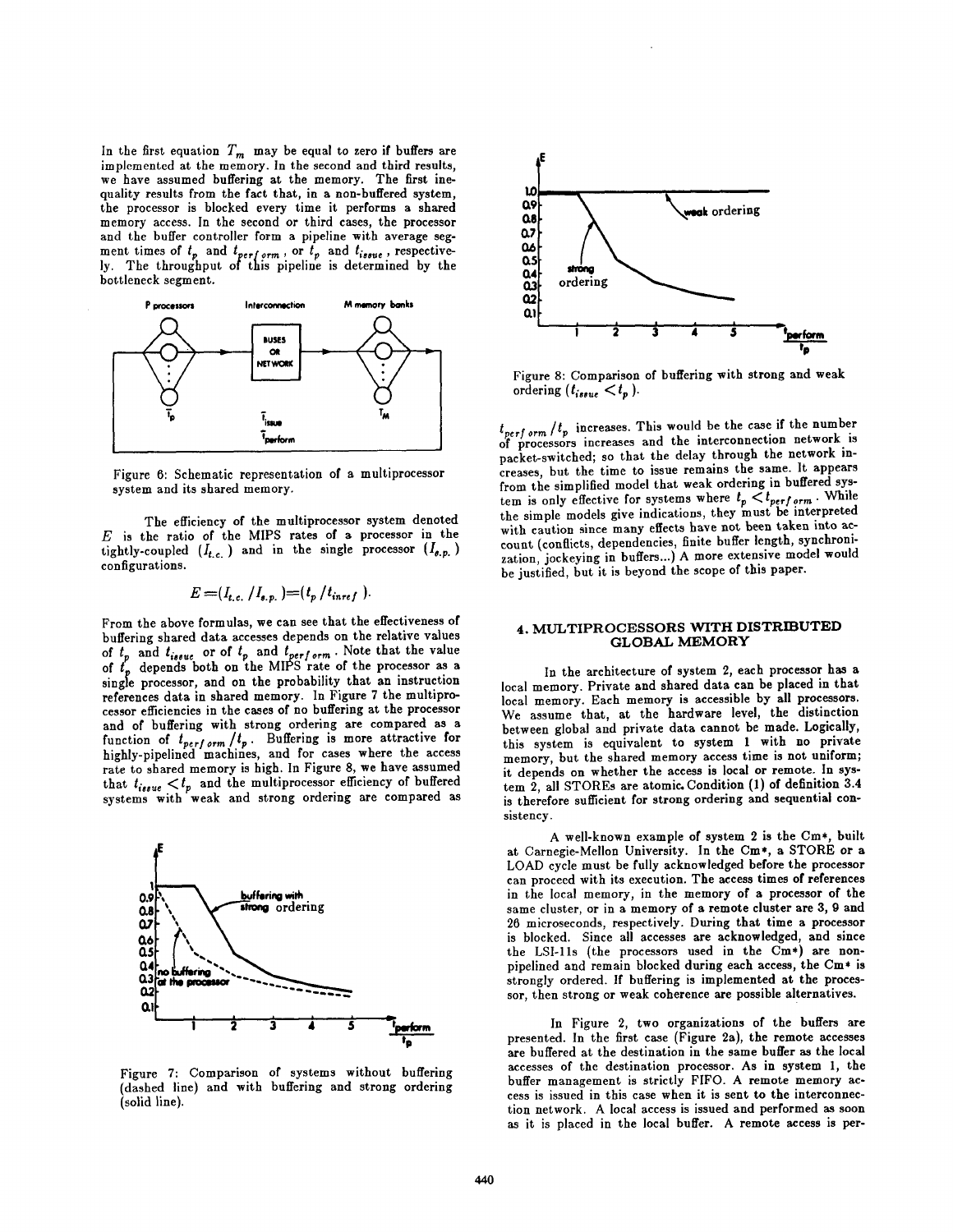formed when it is placed in the buffer of the remote memory. With these definitions, the conditions for strong and weak ordering are similar to the conditions for system l, and the performance models are the same, except that the probability of a shared data reference in an instruction must be replaced by the probability of a remote data reference.

In the second case (Figure 2b), remote accesses are buffered in a distinct remote access buffer. To maximize *processor/local* memory bandwidth, remote accesses may be given a different (lower) level of priority. To enforce strong ordering in this system, local or remote accesses should be considered *performed* only once they are executed in the local or the remote memories, respectively. The time to perform an access in this system may therefore be quite long. Strong ordering may be inefficient. Weak ordering is preferable. In the case of weak ordering, the STORE/PREFETCH buffer issues local references by starting the memory cycle and issues remote references by simply latching them in the first stage of the interconnection. However, whenever a processor executes an instruction on a declared synchronizing variable (this is detected by the fact that the data have been tagged by the compiler, or that special instructions are used), it must ensure that all its previous data accesses have been performed, and stop issuing PREFETCHes and STOREs of operands until the access to the synchronizing variable is also performed.

# 6. CACHE-BASED MULTIPROCESSORS

In a cache-based multiprocessor, each processor has a local cache and the cache contains data and instructions from shared memory. We distinguish between the cases of software- and hardware-enforced coherence. Caches may be write-through or write-back caches [SMI82].

#### 5.1 Software-enforced **coherence**

If no shared writable data can be loaded into cache then no coherence problem exists between the caches. This technique relies on software to avoid the coherence problem. At any time, the caches contain private data or nonmodifiable shared data. The distinction is done at compiletime, possibly with some indication from the programmer. Accesses for shared writable data in the shared memory can<br>be buffered at the processor in a common be buffered at the processor in a common PREFETCH/STORE buffer. With respect to buffering, the problems with cache-based systems described in this paragraph are very similar to the problems analyzed in system 1. Other cache systems with software enforced coherence are possible but are not considered here.

# **5.2 Hardware-enforced coherence**

Of particular interest is the case of cache-based systems with hardware-enforced coherence [CEN78, DUB82]. We only discuss data caches that can contain shared data. Instruction fetches are not part of this discussion. If the caches contain shared writable data, coherence between multiple copies of these data is maintained through hardware invalidation signals. Also, in some coherence algorithms, a processor may broadcast a LOAD to all caches and to the memory in the case of a miss, in order to read the data directly from another cache. Algorithms to enforce coherence abound in the literature. Analyzing in details the implications of strong and weak coherence on cache coherence

protocols will be the topic of a future paper. In this paper, we simply introduce some alternatives. The problem of event ordering is much more complex for cache-based systems than it is for the previous two systems. For example, while a STORE and its resulting invalidations are in progress, copies of the modified variable may exist in different caches as well as in the shared memory and therefore a STORE may not be atomic. In order to enforce strong ordering of events, we briefly discuss how to implement conditions  $(1)$  and  $(2)$  of definition 3.4 for the two system configurations shown in Figure 3. In the following, P-data refers to data that are private to the cache (one single copy exists) and Sdata refers to data that are shared among several caches (several copies may exist in different caches)[DUB82].

Two buffer configurations are shown in Figure 3. In Figure 3.a, there is a unique buffer per processor. The buffer contains data PREFETCH and STORE requests for the local processor plus the accesses made by remote processors (LOADs or INVALIDATEs). The local processor initiates its STOREs and LOADs in the local PREFETCH/STORE buffer. No jockeying is allowed in this buffer. The local buffer controller issues requests to the cache one at a time. A STORE request on S-data in the cache will require invalidating the data in other caches. A STORE issued (Figure 3a) by processor I is performed with respect to processor K when the cache is updated (hit on P-data) or at a point in time when it is placed in the memory buffer and when an invalidation (if it is necessary) has been placed in the local buffer of processor K (access to S-data). There are several ways to enforce condition (2).

In the first solution, the LOADs causing misses and the STOREs on S-data causing INVALIDATEs are broadcast to all caches and to memory so that they are performed with respect to all processors at the same time. A cache can read a missing block from a different cache. It is therefore assumed that a LOAD issued by processor I is performed with respect to processor K after the cache cycle (hit) or after **the**  request has been placed in the memory buffer and in the local buffer of processor K (miss). This means that LOADs and STOREs can be performed atomically; this solution can be applied easily to systems with a few buses [ARC85].

Another solution satisfying condition (2) is inspired from the paper by Collier [COL85]. In this case, the caches could be connected by a point-to-point interconnection such as a ring or a mesh. When a STORE on S-data must propagate invalidations, the location in shared memory is first locked to prevent any processor from accessing it. The invalidation is then sent to each cache, one by one but always in the same order, by propagating invalidations through the point-to-point interconnection. When the invalidation has been placed in the local buffer of each cache, the STORE is performed in memory. At this time the STORE is considered performed, and the processor issuing the STORE may issue the next global memory access. A LOAD missing in the cache for which a STORE is in progress will be rejected at the shared memory because the STORE has locked the memory block. It should be retried (alternatively the LOAD could be delayed at the memory in a special buffer). The LOAD is only performed when it is accepted by the memory (i.e., after the STORE has released the memory block). It can he easily shown that such a scheme satisfies condition (2) of definition 3.4. This comes from the facts that LOADs are performed atomically in the cache or at the memory, that the STOREs on P-data are performed atomically at the cache, and that the STOREs on S-data (i.e., causing IN-VALIDATEs) are performed one after the other and in ord